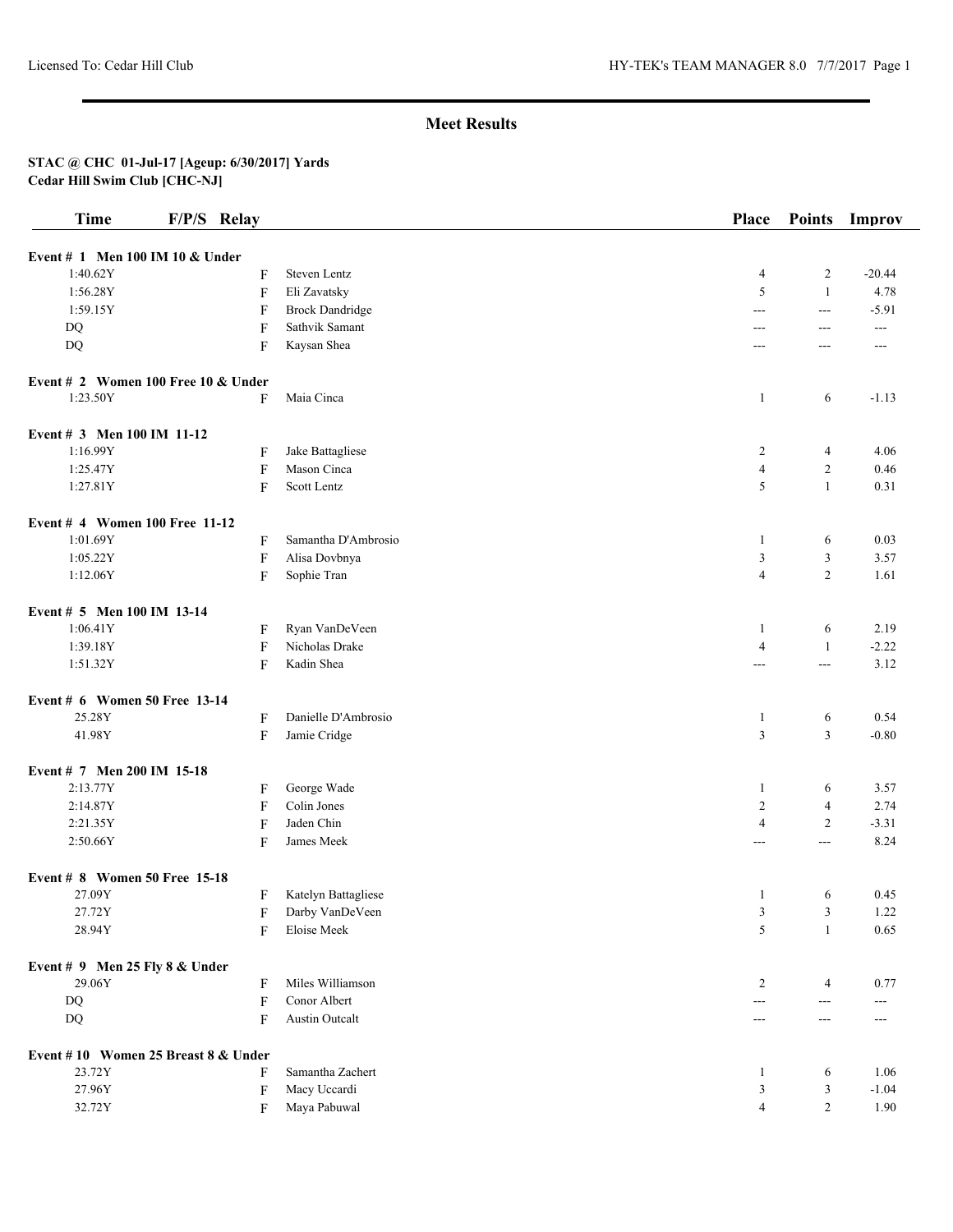| <b>Time</b>                       | F/P/S Relay               |                        | Place                 | <b>Points</b>         | Improv            |
|-----------------------------------|---------------------------|------------------------|-----------------------|-----------------------|-------------------|
| Event #11 Men 50 Fly 9-10         |                           |                        |                       |                       |                   |
| 46.56Y                            | F                         | Steven Lentz           | 1                     | 6                     | 5.72              |
| 55.97Y                            | $\boldsymbol{\mathrm{F}}$ | Sathvik Samant         | $\overline{2}$        | $\overline{4}$        | 6.35              |
| $\mathbf{D}\mathbf{Q}$            | F                         | Kyle Gregorio          | ---                   | $\overline{a}$        | $--$              |
| Event #12 Women 50 Breast 9-10    |                           |                        |                       |                       |                   |
| 1:03.43Y                          | F                         | Helena Centolanza      | 3                     | 3                     | $-2.88$           |
| 1:09.50Y                          | F                         | Emily Cogdill          | 5                     | $\mathbf{1}$          | 1.13              |
| Event #13 Men 50 Fly 11-12        |                           |                        |                       |                       |                   |
| 32.83Y                            | F                         | Jake Battagliese       | 1                     | 6                     | 2.46              |
| 45.31Y                            | $\boldsymbol{\mathrm{F}}$ | Jordan Scott           | 3                     | $\mathfrak{Z}$        | 0.28              |
| $\mathbf{D}\mathbf{Q}$            | F                         | Nicholas Drake         | ---                   | $--$                  | $\qquad \qquad -$ |
| Event #14 Women 50 Breast 11-12   |                           |                        |                       |                       |                   |
| 41.09Y                            | F                         | Sophie Tran            | 1                     | 6                     | $-0.68$           |
| 45.31Y                            | F                         | Raina Desai            | $\mathfrak{Z}$        | $\mathfrak z$         | $-5.89$           |
| 55.65Y                            | F                         | Alexandra Gregorio     | 5                     | $\mathbf{1}$          | $\sim$ $\sim$     |
| Event #15 Men 100 Fly 13-14       |                           |                        |                       |                       |                   |
| 1:09.34Y                          | F                         | Ryan VanDeVeen         | 1                     | 6                     | 3.02              |
| 1:22.63Y                          | F                         | <b>Brandon Cogdill</b> | $\mathfrak{Z}$        | $\mathfrak{Z}$        | 4.85              |
| Event #16 Women 100 Breast 13-14  |                           |                        |                       |                       |                   |
| 1:41.09Y                          | F                         | Maya Shah              | $\mathbf{1}$          | 6                     | $-2.13$           |
| 1:45.37Y                          | $\rm F$                   | Amber Shea             | $\sqrt{2}$            | $\overline{4}$        | $---$             |
| 2:04.75Y                          | F                         | Jamie Cridge           | $\mathfrak{Z}$        | $\mathfrak{Z}$        | $---$             |
| Event #17 Men 100 Fly 15-18       |                           |                        |                       |                       |                   |
| 1:01.28Y                          | F                         | Colin Jones            | 1                     | 6                     | 2.37              |
| 1:03.47Y                          | $\rm F$                   | <b>Timothy Kurtz</b>   | 3                     | 3                     | $-3.35$           |
| 1:04.19Y                          | F                         | Jaden Chin             | $\overline{4}$        | $\overline{c}$        | $-1.71$           |
| Event #18 Women 100 Breast 15-18  |                           |                        |                       |                       |                   |
| 1:22.03Y                          | F                         | Darby VanDeVeen        | $\overline{2}$        | 4                     | 0.72              |
| 1:23.83Y                          | $\boldsymbol{\mathrm{F}}$ | Sydney Wade            | $\mathfrak{Z}$        | 3                     | $-0.39$           |
| 1:38.79Y                          | F                         | Emma McLaughlin        | 5                     | $\mathbf{1}$          | $\sim$ $\sim$     |
| Event #19 Men 25 Free $8 &$ Under |                           |                        |                       |                       |                   |
| 23.48Y                            | F                         | Miles Williamson       | $\mathbf{1}$          | 6                     | 1.95              |
| 29.78Y                            | F                         | Conor Albert           | $\mathfrak{Z}$        | $\mathfrak{Z}$        | 0.43              |
| 31.12Y                            | F                         | Joseph Cridge          | 5                     | $\mathbf{1}$          | $-3.45$           |
| 40.22Y                            | F                         | Ethan Uccardi          | $---$                 | $--$                  | $-0.43$           |
| 41.28Y                            | F                         | Daniel Gregorio        | $---$                 | $---$                 | ---               |
| 46.02Y                            | F                         | Austin Outcalt         | $---$                 | $---$                 | 0.06              |
| 47.53Y                            | F                         | Nicholas D'Ambrosio    | $\scriptstyle \cdots$ | $\scriptstyle \cdots$ | $-4.76$           |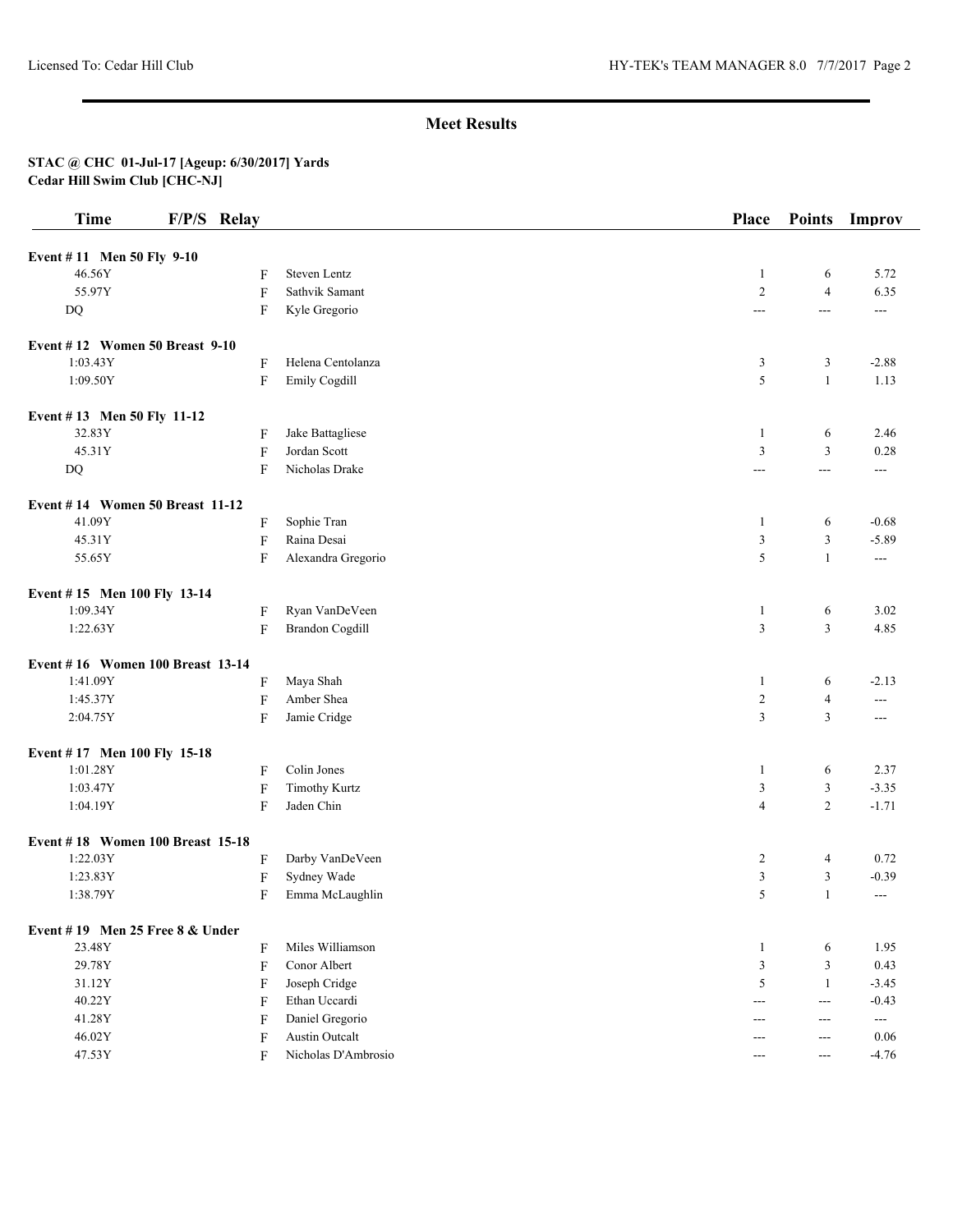| <b>Time</b>                       | F/P/S Relay |                        | Place             | <b>Points</b>  | Improv   |
|-----------------------------------|-------------|------------------------|-------------------|----------------|----------|
| Event #20 Women 25 Back 8 & Under |             |                        |                   |                |          |
| 22.85Y                            | F           | Samantha Zachert       | -1                | 6              | $-0.52$  |
| 38.78Y                            | F           | Maya Pabuwal           | $\overline{4}$    | $\overline{c}$ | $-3.60$  |
| 41.20Y                            | F           | Reese Van Beveren      | ---               | $\sim$ $\sim$  | $-21.42$ |
| 50.60Y                            | F           | Brynn Van Beveren      | ---               | $\sim$ $\sim$  | 1.60     |
| 54.56Y                            | F           | Danielle Chavez        | ---               | $\overline{a}$ | 5.25     |
| DQ                                | F           | Macy Uccardi           | ---               | ---            | ---      |
|                                   |             |                        |                   |                |          |
| Event #21 Men 50 Free 9-10        |             |                        |                   |                |          |
| 40.34Y                            | F           | <b>Brock Dandridge</b> | $\overline{4}$    | $\overline{c}$ | $-6.13$  |
| 43.28Y                            | F           | Eli Zavatsky           | 5                 | $\mathbf{1}$   | 0.88     |
| 46.39Y                            | F           | Kyle Gregorio          | ---               | $\overline{a}$ | $-5.89$  |
| 1:03.56Y                          | F           | Kaysan Shea            | $---$             | $\sim$ $\sim$  | 1.22     |
| 1:28.60Y                          | F           | James Chavez           | $---$             | $\overline{a}$ | $-3.24$  |
| Event #22 Women 50 Back 9-10      |             |                        |                   |                |          |
| 43.38Y                            | F           | Maia Cinca             | -1                | 6              | 0.96     |
| 56.40Y                            | F           | Helena Centolanza      | $\overline{2}$    | $\overline{4}$ | 1.12     |
| 1:04.34Y                          | F           | Emily Cogdill          | $\overline{4}$    | $\overline{c}$ | $-7.09$  |
| Event #23 Men 50 Free 11-12       |             |                        |                   |                |          |
| 32.53Y                            | F           | Mason Cinca            | -1                | 6              | $-1.14$  |
| 40.43Y                            | F           | Jordan Scott           | $\overline{2}$    | $\overline{4}$ | 1.76     |
| DQ                                | F           | Arun Pabuwal           | ---               | $\overline{a}$ | ---      |
|                                   |             |                        |                   |                |          |
| Event #24 Women 50 Back 11-12     |             |                        |                   |                |          |
| 32.72Y                            | F           | Samantha D'Ambrosio    | -1                | 6              | 0.13     |
| 36.37Y                            | F           | Alisa Dovbnya          | $\overline{2}$    | $\overline{4}$ | $--$     |
| 44.98Y                            | F           | Raina Desai            | 3                 | 3              | 0.89     |
| 46.09Y                            | F           | Amber Shea             | ---               | $\sim$ $\sim$  | $-1.49$  |
| 58.41Y                            | F           | Emily Chavez           | ---               | $---$          | $-1.92$  |
| Event #25 Men 100 Free 13-14      |             |                        |                   |                |          |
| 1:02.63Y                          | F           | <b>Brandon Cogdill</b> | -1                | 6              | 3.14     |
| 1:18.21Y                          | F           | Scott Lentz            | 5                 | 1              | $-9.26$  |
| 1:54.87Y                          | F           | Kadin Shea             | ---               | $---$          | 10.95    |
| Event #26 Women 100 Back 13-14    |             |                        |                   |                |          |
| 1:05.63Y                          | F           | Danielle D'Ambrosio    | $\mathbf{1}$      | 6              | 0.59     |
| 1:57.41Y                          | F           | Maya Shah              | 5                 | $\mathbf{1}$   | 2.42     |
| Event #27 Men 100 Free 15-18      |             |                        |                   |                |          |
| 55.75Y                            | F           | George Wade            | -1                | 6              | 1.61     |
| 58.88Y                            | F           | <b>Timothy Kurtz</b>   | $\boldsymbol{2}$  | $\overline{4}$ | $--$     |
| 1:02.53Y                          | F           | Harrison Meek          | $\overline{3}$    | 3              | 0.45     |
| 1:07.87Y                          | F           | James Meek             | $\qquad \qquad -$ | $\sim$ $\sim$  | $-0.97$  |
|                                   |             |                        |                   |                |          |
| Event #28 Women 100 Back 15-18    |             |                        |                   |                |          |
| 1:04.09Y                          | F           | Katelyn Battagliese    | $\mathbf{1}$      | 6              | 2.74     |
| 1:16.37Y                          | F           | Sydney Wade            | $\overline{4}$    | $\overline{c}$ | $-0.69$  |
| 1:20.38Y                          | F           | Eloise Meek            | 5                 | 1              | 5.28     |